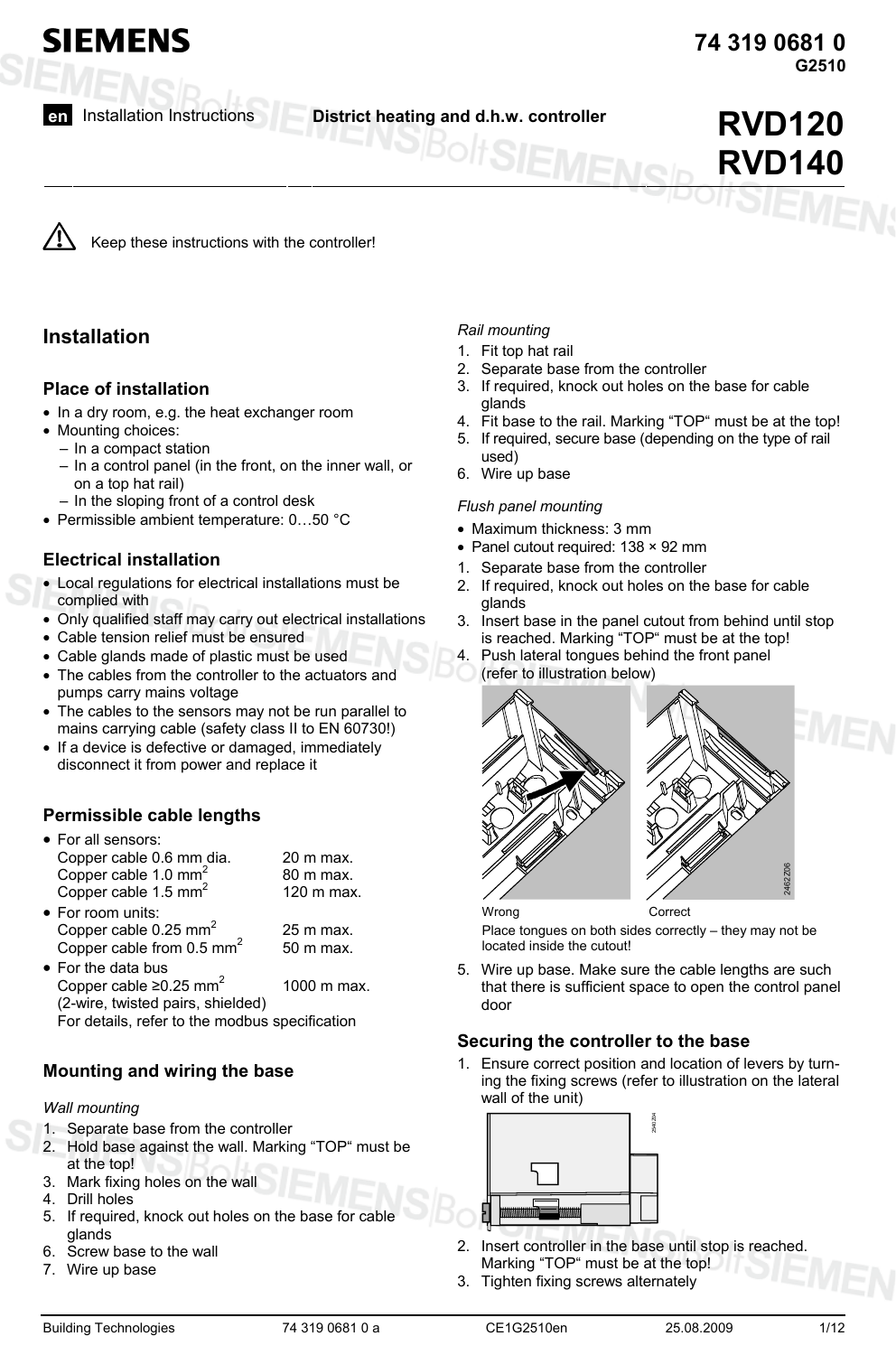# **Commissioning**

# **Preparatory checks**

- 1. DO NOT switch on power supply yet
- 2. Check wiring according to the plant connection diagram
- 3. Check each motorized valve: see if
	- it is correctly installed (observe direction of flow indicated on the valve body)
	- the manual lever is disengaged

#### 4. **Note with underfloor and ceiling heating systems!**

The limit thermostat must be set to the correct value. During the functional test, the flow temperature may not exceed the maximum permissible level (usually 55 °C). If it does, proceed immediately as follows:

- Either close the valve manually, or
- Switch off the pump, or
- Close the pump isolating valve
- 5. Switch on power supply. The display must show the time of day. If not, the reason may be one of the following:
	- No mains voltage present
	- Main fuse defective
	- Mains isolator or main switch not set to ON
- 6. If one of the operating mode buttons flashes, the room unit overrides the controller. Select operating mode  $\mathcal{Q}$  on the room unit

### **General information about operation**

- Setting elements for commissioning:
- Nominal room temperature setpoint: with the setting knob
- Other variables: in the display, where one operating line is assigned to each setting
- Buttons for selecting and readjusting the values:
	- $\triangleright$  To select the next operating line below
	- To select the next operating line above  $\triangle$
	- To decrease the displayed value
	- $\dot{\triangleright}$  To increase the displayed value
- Adopting a setting value:

The setting value is adopted by selecting the next operating line (or by pressing one of the operating mode buttons)

- Entering --.- / --:-- / --- (deactivating a function): Keep  $\bar{q}$  or  $\dot{\triangleright}$  depressed until the required display appears
- Block jump function: To select a single operating line quickly, two button combinations can be used:

Keep  $\heartsuit$  depressed and press  $\dot{\triangleright}$  to select the next line block above

Keep  $\heartsuit$  depressed and press  $\bar{\Box}$  to select the next line block below

The display lighting turns on for a period after pushing a button

#### *Setting procedure*

**Enter all adjusted values in the tables provided!** 

- 1. Make settings on the "End-user" level (operating lines 1…49)
- 2. Configure plant type on operating lines 51…55
- 3. Make the relevant settings in the parameter list below. All functions and operating lines configured for the type of plant are activated and adjustable. All operating lines that are not required are locked.
- 4. Make settings on the "Heating engineer's" level (operating lines 56…222).
- 5. Make settings on the "Locking functions" level (operating lines 226…251)

#### *Commissioning and functional check*

- Specific operating lines for the functional check:  $141 =$  sensor test
	- $142$  = relay test
	- 149 = reset of service settings
- If *Er* (Error) appears in the display: interrogate operating line 50 to pinpoint error
- If no line selection button has been pressed for eight minutes, or if one of the operating mode buttons is pressed (controller in the non-operated status), setting buttons  $\dot{\supset}$  and  $\dot{\supset}$  can be used to prompt all actual values and the time of day. The actual values are presented like those on operating line 141.

# **Setting elements**



7 Setting knob for nominal room temperature setpoint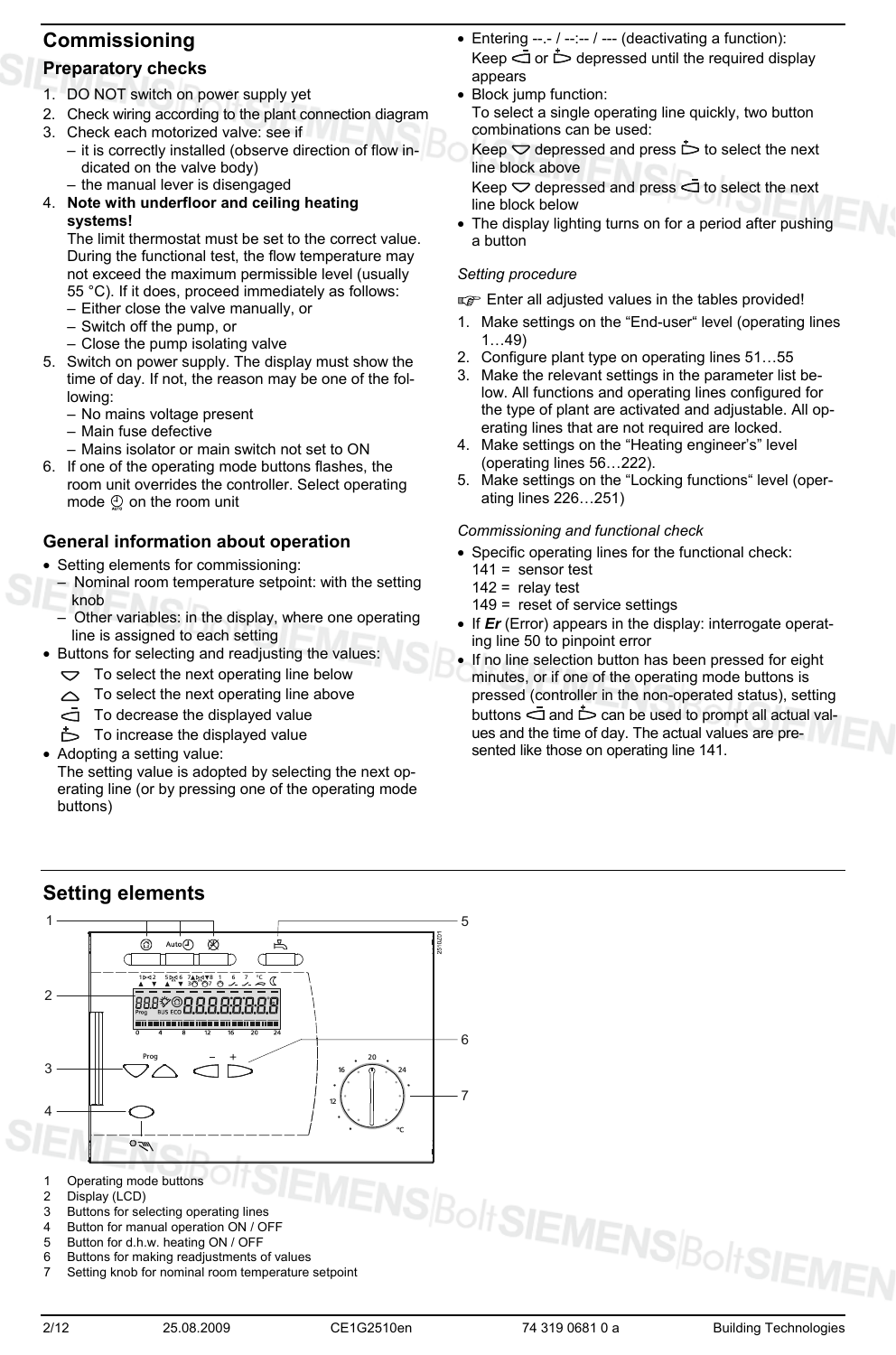# **Connection diagrams**

# **Low voltage side**



Y7 Actuator of changeover valve / mixing valve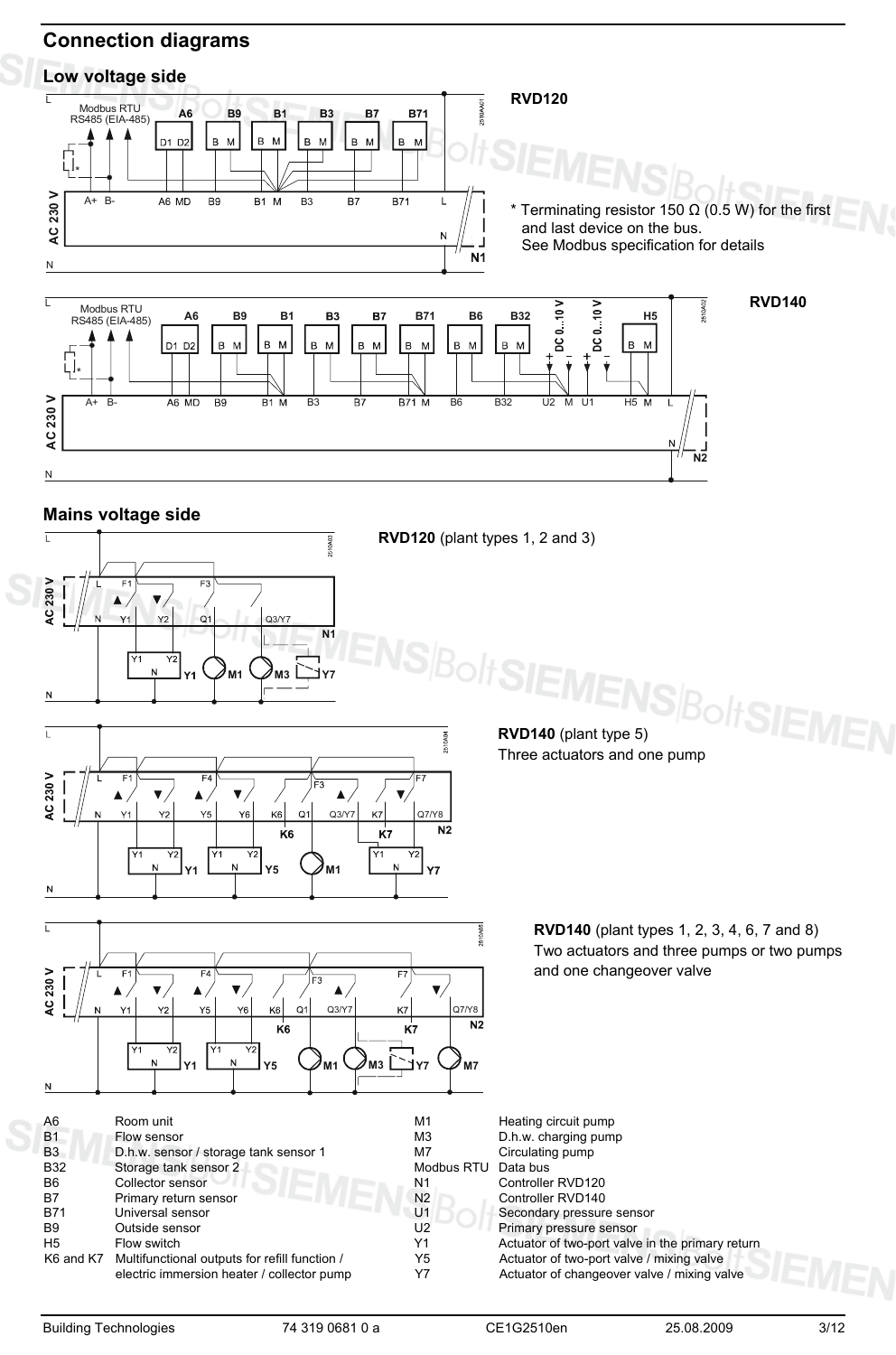# **Parameter list**

 $-11/1$ 

#### $I \cap I$ **Settings on the "End-user" level**

Press  $\heartsuit$  or  $\triangle$  to activate the "End-user" level

|                | Line   Function, display                       | <b>Factory setting</b><br>(Range)          | <b>Setting</b> | <b>Explanations, notes and tips</b>                                                                                             |
|----------------|------------------------------------------------|--------------------------------------------|----------------|---------------------------------------------------------------------------------------------------------------------------------|
| 1              | Current nominal room tem-<br>perature setpoint | Display function                           |                | Including room unit                                                                                                             |
| 2              | Reduced room temperature<br>setpoint           | 14 °C<br>(variable*)                       | $^{\circ}C$    | * From frost protection setpoint to nominal<br>setpoint                                                                         |
| 3              | Frost protection / holiday<br>mode setpoint    | 8 °C<br>(variable*)                        | $^{\circ}C$    | * From 8 °C to reduced setpoint<br>Holiday setting only with room unit                                                          |
| 5              | Heating curve slope                            | 1.5<br>(0.254.0)                           |                |                                                                                                                                 |
| 6              | Weekday, for entering the<br>heating program   | Current weekday<br>$(17/1-7)$              |                | Monday<br>$1 =$<br>Tuesday etc.<br>$2 =$<br>$1-7$ = entire week                                                                 |
| $\overline{7}$ | Heating period 1 start                         | 6:00<br>(--:-- / 00:0024:00)               |                | Switching program for heating circuit<br>$-:- =$ period inactive                                                                |
| 8              | Heating period 1 end                           | 22:00<br>(--:-- / 00:0024:00)              |                | Switching program for heating circuit<br>$-:- =$ period inactive                                                                |
| 9              | Heating period 2 start                         | $-1 - 1 - 1 = 0$<br>$(-:-/00:0024:00)$     |                | Switching program for heating circuit<br>$-:- =$ period inactive                                                                |
| 10             | Heating period 2 end                           | --:--<br>$(-:- 700:0024:00)$               |                | Switching program for heating circuit<br>$-:-$ = period inactive                                                                |
| 11             | Heating period 3 start                         | $-1 - 1 - 1 = -1$<br>$(-:- - 700:0024:00)$ |                | Switching program for heating circuit<br>$-:- =$ period inactive                                                                |
| 12             | Heating period 3 end                           | $-1 - 1 - 1$<br>$(-:-/00:0024:00)$         |                | Switching program for heating circuit<br>$-:-$ = period inactive                                                                |
| 13             | Time of day                                    | (00:0023:59)                               |                |                                                                                                                                 |
| 14             | Weekday                                        | Display function                           |                | $1 =$ Monday<br>$2 =$ Tuesday etc.                                                                                              |
| 15             | Date                                           | (01.0131.12)                               |                | Day.Month                                                                                                                       |
| 16             | Year                                           | (20092099)                                 |                |                                                                                                                                 |
| 17             | Weekday, for entering the<br>d.h.w. program    | Current weekday<br>$(17/1-7)$              |                | Monday<br>$1 =$<br>$2 =$<br>Tuesday etc.<br>$1-7$ = entire week                                                                 |
| 18             | Release period 1 start                         | 6:00<br>$(-:-/00:0024:00)$                 |                | Switching program for d.h.w.<br>--:-- = period inactive                                                                         |
| 19             | Release period 1 end                           | 22:00<br>$(-:-/00:0024:00)$                |                | Switching program for d.h.w.<br>$-:- =$ period inactive                                                                         |
|                | 20   Release period 2 start                    | --:--<br>(--:-- / 00:0024:00)              |                | Switching program for d.h.w.<br>$-:- =$ period inactive                                                                         |
| 21             | Release period 2 end                           | --'--<br>(--:-- / 00:0024:00)              |                | Switching program for d.h.w.<br>$-:-$ = period inactive                                                                         |
| 22             | Release period 3 start                         | --:--<br>$(-:-/00:0024:00)$                |                | Switching program for d.h.w.<br>$-:- =$ period inactive                                                                         |
| 23             | Release period 3 end                           | --:--<br>$(-:-/00:0024:00)$                |                | Switching program for d.h.w.<br>--:-- = period inactive                                                                         |
| 24             | Room temperature                               | Display function                           |                |                                                                                                                                 |
| 25             | Outside temperature                            | Display function                           |                | Press $\bar{a}$ and $\dot{b}$ for 3 s: actual outside tem-<br>perature will be adopted as the attenuated<br>outside temperature |
| 26             | D.h.w. temperature                             | Display function                           |                |                                                                                                                                 |
| 27             | Flow temperature heating<br>circuit            | Display function                           |                | Keep $\dot{\bigcirc}$ or $\dot{\bigcirc}$ depressed: current setpoint is<br>displayed                                           |
| 41             | Setpoint d.h.w. temperature<br><b>NORMAL</b>   | 55 °C<br>(variable)                        | $^{\circ}C$    |                                                                                                                                 |
| 42             | Setpoint d.h.w. temperature<br><b>REDUCED</b>  | 40 °C<br>(variable*)                       | $^{\circ}C$    | * From 8 °C to normal d.h.w. setpoint                                                                                           |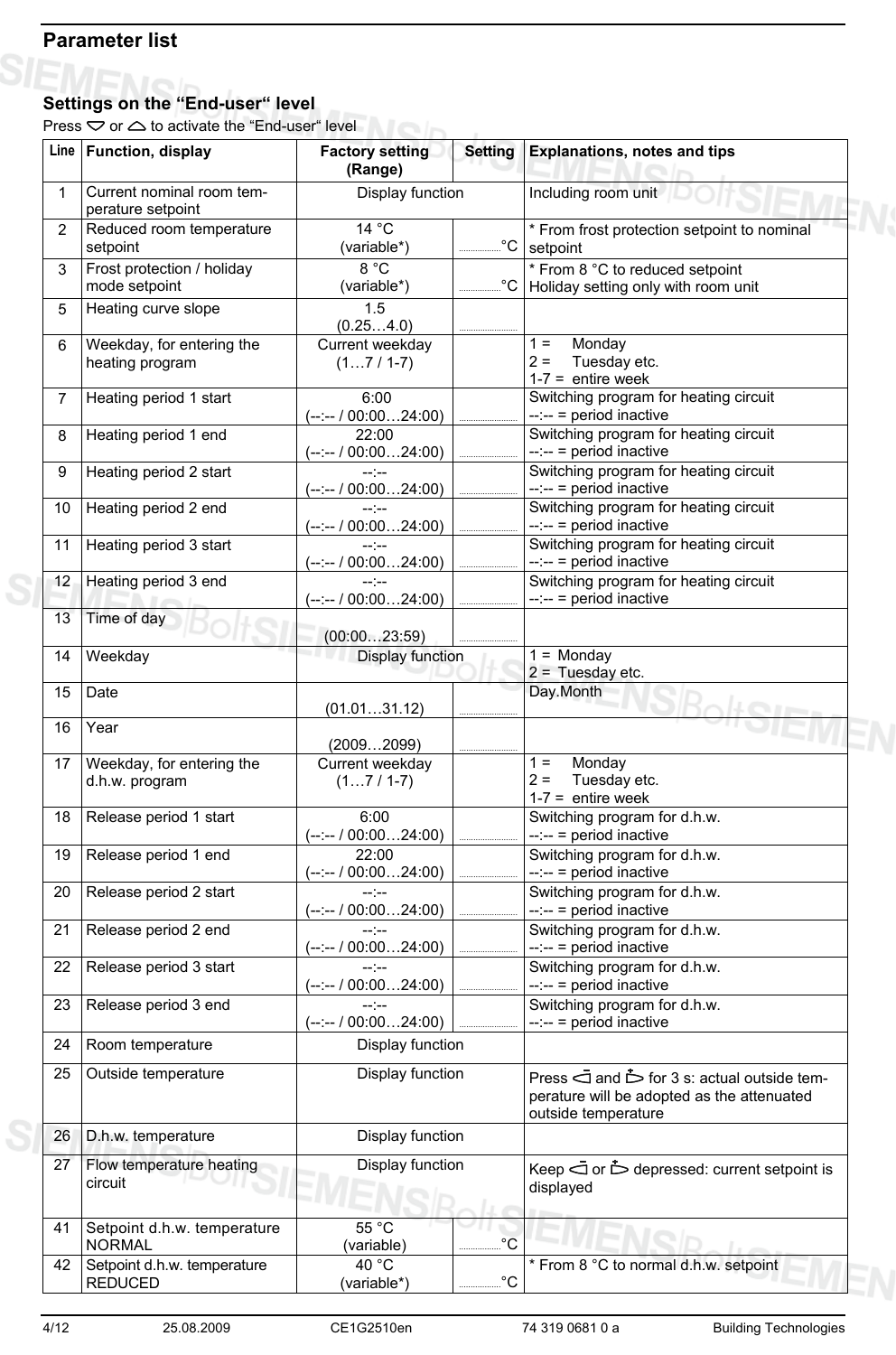| 49 | Reset of operating lines<br>212, 1723 and 41, 42 |                                        | Press $\bar{a}$ and $\bar{b}$ until display changes:<br>$0$ (flashing) = normal status<br>$1 =$ reset to factory settings completed                                                                                                                                                                                                                                                                                                                                                                                                                                                             |
|----|--------------------------------------------------|----------------------------------------|-------------------------------------------------------------------------------------------------------------------------------------------------------------------------------------------------------------------------------------------------------------------------------------------------------------------------------------------------------------------------------------------------------------------------------------------------------------------------------------------------------------------------------------------------------------------------------------------------|
| 50 | Faults                                           | Display function<br><b>ATSILMENSIB</b> | $10 =$ fault outside sensor<br>fault flow sensor<br>$30 =$<br>$40 =$ fault return sensor (primary side)<br>$42 =$ fault return sensor (secondary side)<br>50 = fault d.h.w sensor / storage tank sensor 1<br>$52 =$ fault storage tank sensor 2<br>$61 =$ fault room unit<br>$62 =$ connected unit shows wrong identification<br>$73$ = fault collector sensor<br>78 = fault secondary pressure sensor<br>86 = short-circuit on room unit bus (PPS)<br>170 = fault primary pressure sensor<br>195 = maximum refill period per charge<br>reached<br>196 = maximum refill period per week reached |

### **Settings on the "Heating engineer's" level**

Press  $\heartsuit$  and  $\triangle$  simultaneously for 3 seconds, thus activating the "Heating engineer's" level for configuring the plant type and for setting the plant-related variables. The "End-user" level remains activated.

#### *Configuration of plant*

The required plant type must be configured on operating lines 51…55. This activates all functions and operating lines required for the particular type of plant, which can then be set.

| 51<br>52<br>53 | Plant type<br>Space heating present<br>Only with plant types 28<br>Use of universal sensor<br>Only with plant types 4, 6, 7 | $(13 \text{ or } 18)$<br>(0/1)<br>(0/1) |         | <b>RVD120: range 13</b><br>RVD140: range 18<br>$0 = no$ space heating present<br>$1 =$ space heating present<br>$0 =$ secondary return sensor<br>$1 = d.h.w.$ sensor | For the diagrams, refer to the following section                                                                                           |
|----------------|-----------------------------------------------------------------------------------------------------------------------------|-----------------------------------------|---------|----------------------------------------------------------------------------------------------------------------------------------------------------------------------|--------------------------------------------------------------------------------------------------------------------------------------------|
| 54             | Flow switch present /<br>circulating pump present (heat                                                                     | 0<br>(03)                               |         | Flow switch<br>present                                                                                                                                               | Circulating pump<br>present                                                                                                                |
|                | losses are compensated)                                                                                                     |                                         | $0 = 1$ | no                                                                                                                                                                   | insignificant (heat<br>losses fully compen-<br>sated [100 %])                                                                              |
|                |                                                                                                                             |                                         | $1 =$   | yes                                                                                                                                                                  | no                                                                                                                                         |
|                |                                                                                                                             |                                         | $2 = 1$ | yes                                                                                                                                                                  | yes, heat losses partly<br>compensated (80 %)                                                                                              |
|                |                                                                                                                             |                                         | $3 = 1$ | ves                                                                                                                                                                  | yes, heat losses fully<br>compensated (100 %)                                                                                              |
| 55             | Return flow of circulating<br>pump                                                                                          | $\Omega$<br>(02)                        |         | pensated (80 %)<br>pensated (100 %)                                                                                                                                  | 0 = d.h.w. storage tank / no circulating pump<br>1 = heat exchanger, heat losses partly com-<br>2 = heat exchanger, heat losses fully com- |
| 56             | Periodic pump run (pump kick)                                                                                               | 1<br>(0/1)                              |         | $0 = no$ periodic pump run<br>$1 =$ weekly pump run enabled                                                                                                          |                                                                                                                                            |
| 57             | Winter- / summertime<br>changeover                                                                                          | 25.03<br>(01.0131.12)                   |         |                                                                                                                                                                      | Setting: the earliest possible changeover date                                                                                             |
| 58             | Summer- / wintertime<br>changeover                                                                                          | 25.10<br>(01.0131.12)                   |         |                                                                                                                                                                      | Setting: the earliest possible changeover date                                                                                             |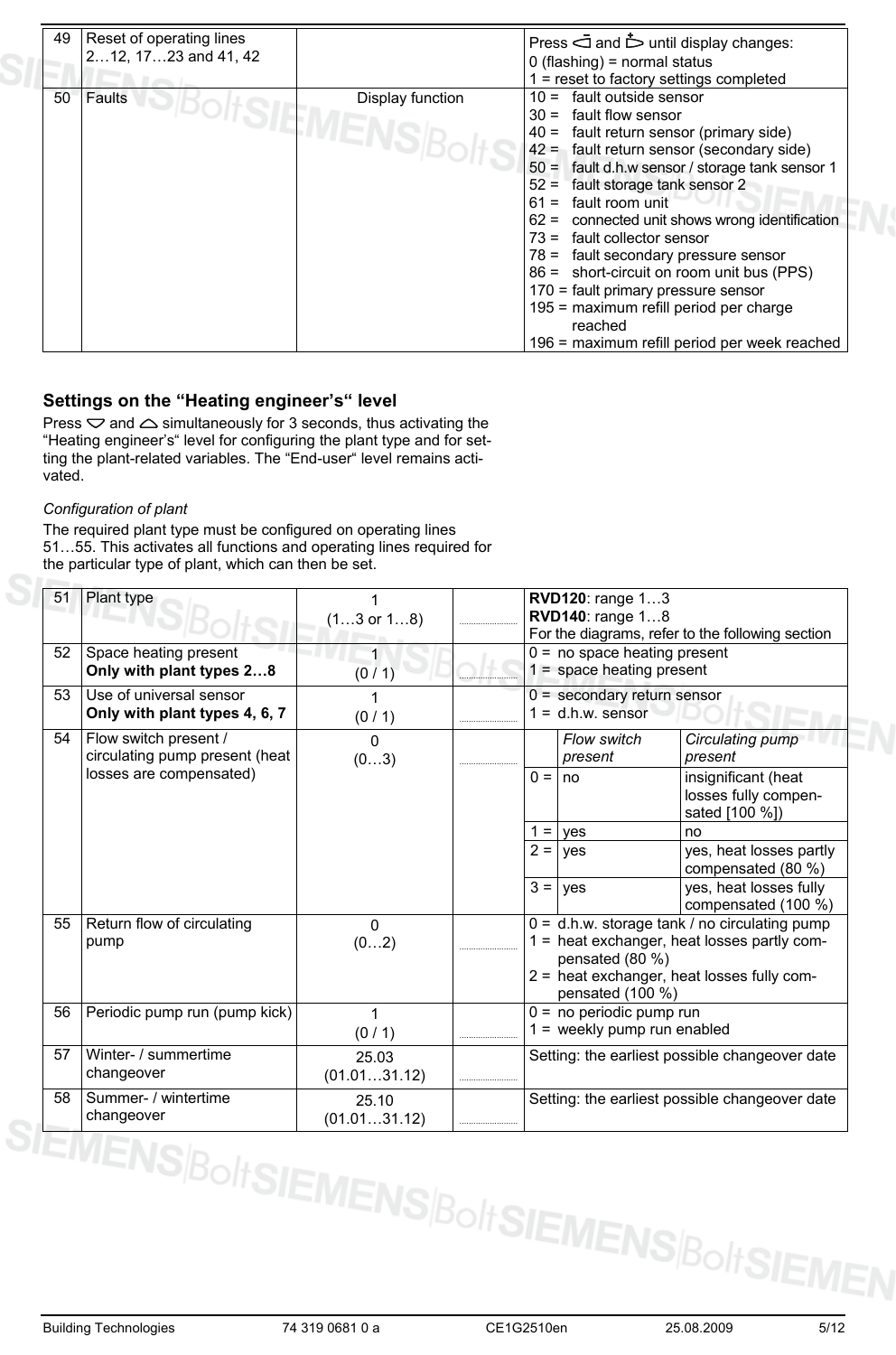### **Plant types**



- 
- A6 Room unit M1 Heating circuit pump<br>
B1 Flow sensor (controlled variable) M3 D.h.w. charging pump Flow sensor (controlled variable)
- B3 D.h.w. sensor / storage tank sensor 1 M7 Circulating pump (only with RVD140)<br>B32 Storage tank sensor 2 (only with RVD140) M External circulating pump
- Storage tank sensor 2 (only with RVD140)
- B6 Collector sensor (only with RVD140) N1 Controller<br>B7 Primary return sensor U1 Secondary
- 
- 
- 
- Kx Multifunctional output K6 or K7 (only with RVD140)
- 
- 
- 
- 
- 
- B7 Primary return sensor **EXECUTE:** U1 Secondary pressure sensor (only with RVD140)<br>B71 Universal sensor **EXECUTE:** U2 Primary pressure sensor (only with RVD140)
- B71 Universal sensor (and the U2 Primary pressure sensor (only with RVD140)<br>B9 Outside sensor (and the U2 Primary pressure sensor (only with RVD140)
- B9 Outside sensor BOOT TWO-port valve in the primary return<br>H5 Flow switch BOOT TWO-port valve / mixing valve
	- Y5 Two-port valve / mixing valve<br>Y7 Changeover valve

 $\mathsf{\Xi}$ MENS $\mathsf{B}_\mathsf{O}\mathsf{H}\mathsf{S}$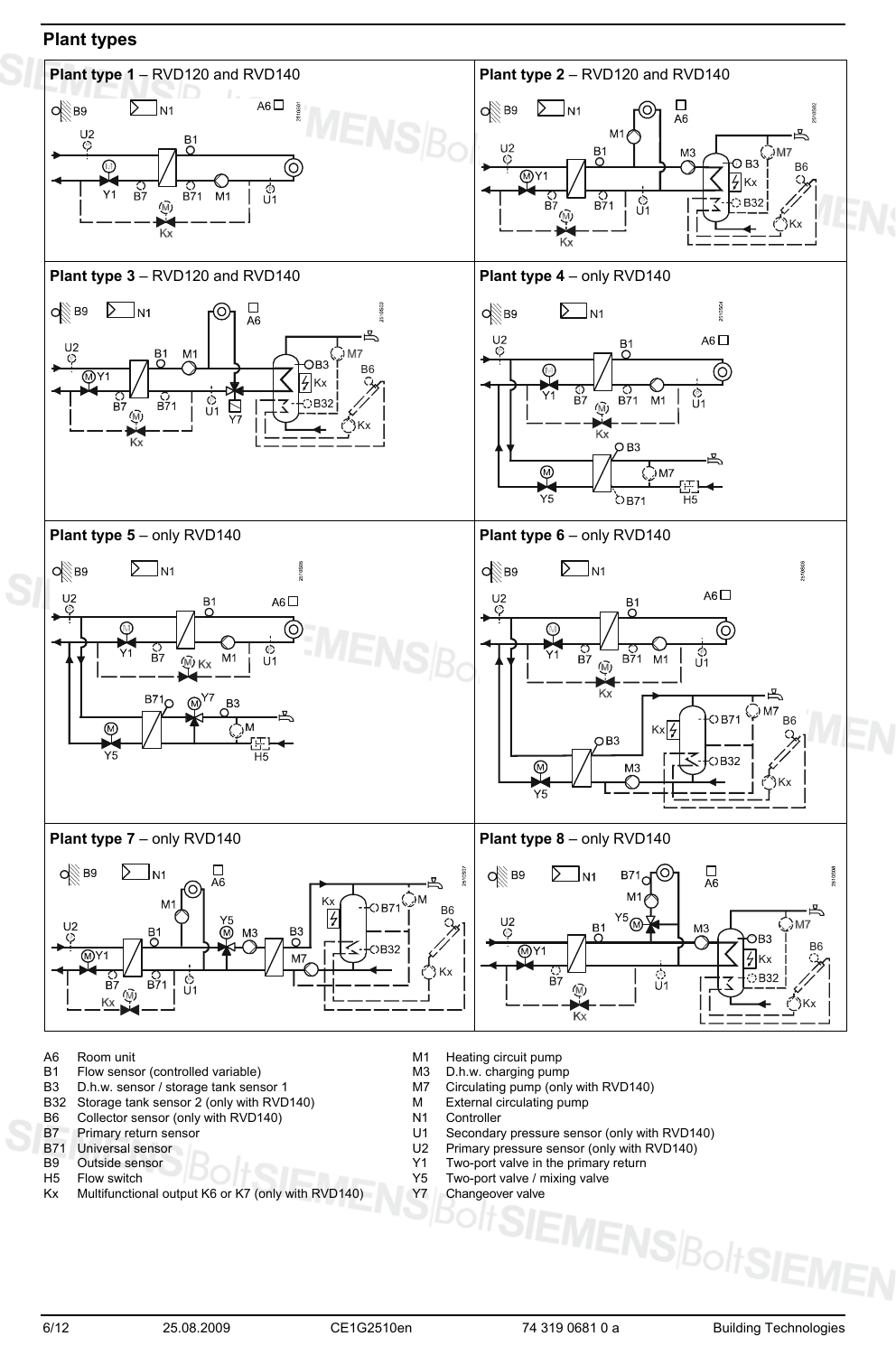## **Heating slope chart**



### **Function blocks**

#### *Block "Space heating"*

| 61 | Heating limit (ECO)            | $-3 K$           |            | $---$ = function deactivated                  |
|----|--------------------------------|------------------|------------|-----------------------------------------------|
|    |                                | $(-1 - 10 + 10)$ |            |                                               |
| 62 | <b>Building structure</b>      |                  |            | $0 =$ heavy                                   |
|    |                                | (0/1)            |            | $=$ light                                     |
| 63 | Quick setback without room     |                  |            | no quick setback<br>$0 =$                     |
|    | sensor                         | (015)            |            | min. setback time                             |
|    |                                |                  |            | $15 =$ max. setback time                      |
| 69 | Heat gains                     | 0 K              |            | Setting in K room temperature                 |
|    |                                | $(-2+4)$         | $\equiv$ K |                                               |
| 70 | Room temperature influence     | 10               |            | Function can be provided only with room       |
|    | (gain factor)                  | (020)            |            | sensor                                        |
| 71 | Parallel displacement of heat- | 0.0K             |            | Setting in K room temperature                 |
|    | ing curve                      | $(-4.5+4.5)$     |            |                                               |
| 72 | Overrun time heating circuit   | 4 min            |            | $0 = no$ pump overrun                         |
|    | pump                           | (040)            | min        |                                               |
| 73 | Frost protection for the plant |                  |            | $0 =$ no frost protection for the plant       |
|    |                                | (0/1)            |            | $=$ frost protection for the plant            |
| 74 | Max. limitation of room tem-   | --- K            |            | Limit value: nominal setpoint plus setting on |
|    | perature                       | $(-10.54)$       | ĸ          | this line                                     |
|    |                                |                  |            | $---$ = function deactivated                  |

### *Block "Actuator heat exchanger"*

| 81 | Actuator Y1 running time com-     | 120 s                |                                                                                                     |
|----|-----------------------------------|----------------------|-----------------------------------------------------------------------------------------------------|
|    | mon flow                          | (10873)              |                                                                                                     |
| 82 | <b>P-band common flow control</b> | 35 K                 |                                                                                                     |
|    |                                   | (1100)               |                                                                                                     |
| 83 | Integral action time common       | 120 s                |                                                                                                     |
|    | flow control                      | (10873)              |                                                                                                     |
| 85 | Max. limitation of common         | $-$ °C               | * Min. value on operating line 86                                                                   |
|    | flow temperature                  | (--- / variable*140) | $\text{}$ $\text{}$ $\text{}$ $\text{}$ $\text{}$ $\text{}$ $\text{}$ $\text{}$ $\text{}$ $\text{}$ |
| 86 | Min. limitation of common flow    | --- °C               | * Max. value on operating line 85                                                                   |
|    | temperature                       | (--- / 8variable*)   | $C$ $\sim$ 1 --- = no limitation                                                                    |

#### *Block "Actuator heating circuit"*

| 91 | Actuator running time heating<br><b>circuit</b> | 120 <sub>s</sub><br>(10873) |  |
|----|-------------------------------------------------|-----------------------------|--|
|    | 92   P-band heating circuit control             | 35 K                        |  |
|    |                                                 | (1100)                      |  |
| 93 | Integral action time heating                    | 120 <sub>s</sub>            |  |
|    | circuit control                                 | (10873)                     |  |
| 94 | Setpoint boost for control of the               | 10 K                        |  |
|    | common flow (B1 and Y1)                         | (050)                       |  |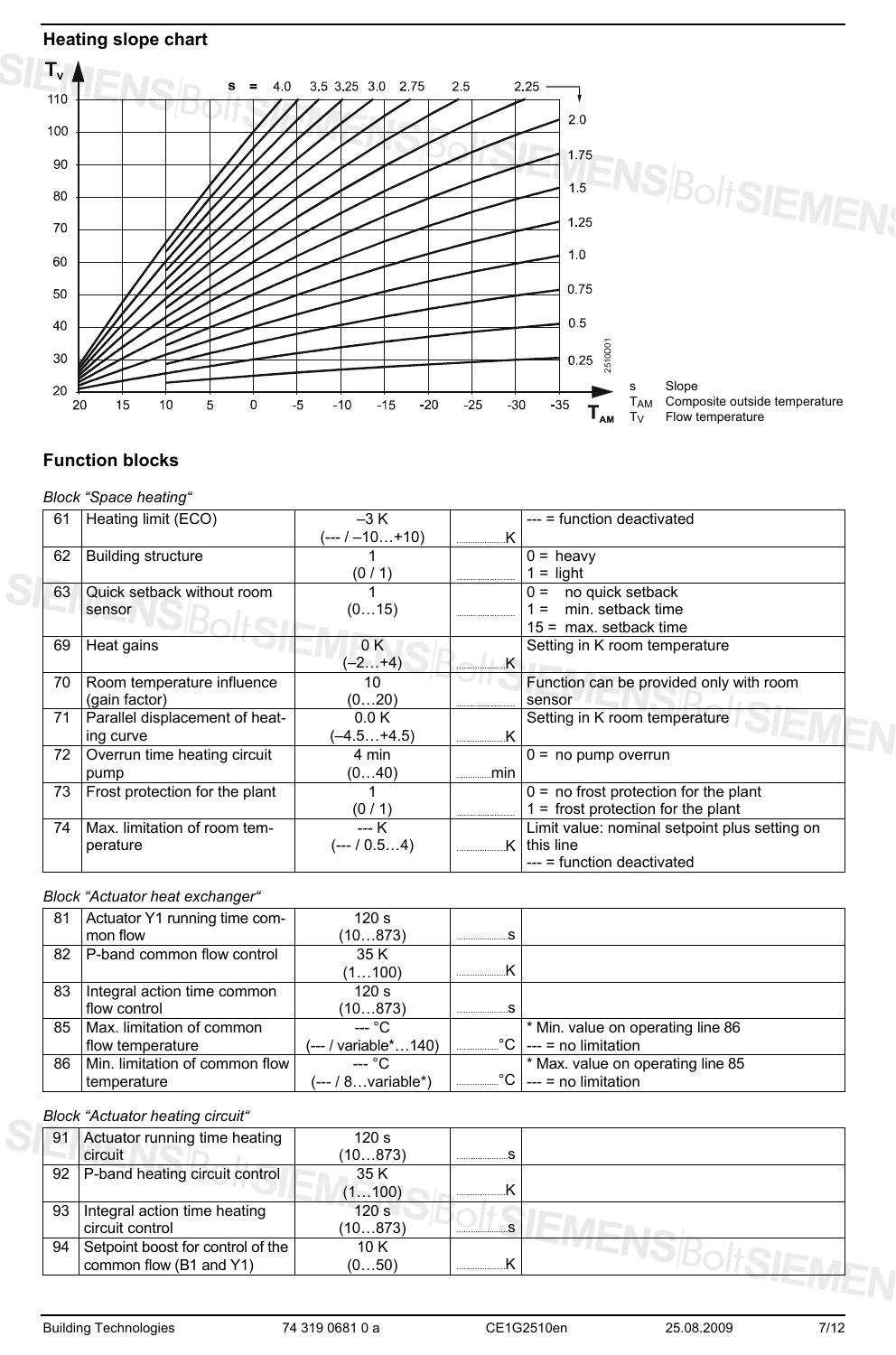| 95 | I Max. limitation of flow        | --- °C               | <sup>*</sup> Min. value on operating line 96 |
|----|----------------------------------|----------------------|----------------------------------------------|
|    | temperature heating circuit      | (--- / variable*140) | °C   --- = no limitation                     |
| 96 | Min. limitation of flow tempera- | $--- °C$             | <sup>*</sup> Max. value on operating line 95 |
|    | I ture heating circuit           | (--- / 8variable*)   | $\cdots$ = no limitation                     |
|    |                                  |                      |                                              |

|     | Block "D.h.w heating"                                                               |                          |      |                |                                                                                                                                                                                                      |                                                   |
|-----|-------------------------------------------------------------------------------------|--------------------------|------|----------------|------------------------------------------------------------------------------------------------------------------------------------------------------------------------------------------------------|---------------------------------------------------|
| 98  | D.h.w. temperature sensor                                                           | $\Omega$<br>(02)         |      |                | $1 =$ one sensor with solar d.h.w. heating<br>2 = two sensors with solar d.h.w heating<br>Plant types without solar d.h.w. heating:<br>setting $= 0$                                                 | $0 =$ automatically, without solar d.h.w. heating |
|     | 101 Release of d.h.w. heating                                                       | $\Omega$<br>(03)         |      |                | $0 =$ permanently (24 h/day)<br>$1 =$ according to the d.h.w. program<br>$2 =$ according to the heating program<br>$3 =$ according to the heating program with<br>forward shift (operating line 109) |                                                   |
|     | 102   Release of circulating pump                                                   | 1<br>(02)                |      |                | $0 =$ permanently (24 h/day)<br>$1 =$ according to the d.h.w. program<br>$2 =$ according to the heating program                                                                                      |                                                   |
|     | 103   D.h.w. switching differential                                                 | $\overline{5K}$<br>(120) |      |                |                                                                                                                                                                                                      |                                                   |
| 104 | Legionella function                                                                 | $(-1.7, 1.7)$            |      | $1 =$<br>$2 =$ | Monday<br>Tuesday etc.<br>$1-7$ = entire week<br>no legionella function                                                                                                                              |                                                   |
| 105 | Setpoint legionella function                                                        | 65 °C<br>(6095)          | °C   |                |                                                                                                                                                                                                      |                                                   |
| 106 | D.h.w. priority                                                                     | 4<br>(04)                |      |                | D.h.w. priority                                                                                                                                                                                      | Flow temp. setpoint<br>according to:              |
|     |                                                                                     |                          |      | $0 =$          | absolute priority                                                                                                                                                                                    | d.h.w.                                            |
|     |                                                                                     |                          |      | $1 =$          | shifting priority                                                                                                                                                                                    | d.h.w.                                            |
|     | <b>IENSI</b>                                                                        |                          |      | $2 =$          | shifting priority                                                                                                                                                                                    | max. selection                                    |
|     |                                                                                     |                          |      | $3 =$          | none (parallel)                                                                                                                                                                                      | d.h.w.                                            |
|     |                                                                                     |                          |      | $4 =$          | none (parallel)                                                                                                                                                                                      | max. selection                                    |
|     | 107 Overrun time charging pump<br>M <sub>3</sub>                                    | 4 min<br>(040)           | min  |                | Plant type 3: changeover valve Y7                                                                                                                                                                    |                                                   |
|     | 108 Overrun time charging pump<br>(M7 in the secondary d.h.w.<br>circuit, after M3) | 4 min<br>(040)           | min  |                |                                                                                                                                                                                                      |                                                   |
|     | 109 Max. time d.h.w. heating                                                        | 150 min<br>(--- / 5250)  | min. |                | --- = function deactivated                                                                                                                                                                           |                                                   |

### *Block "D.h.w. actuator 1"*

S

| 111 | Opening time actuator Y5        | 35 <sub>s</sub> |                   |                             |
|-----|---------------------------------|-----------------|-------------------|-----------------------------|
|     | d.h.w. circuit                  | (10873)         |                   |                             |
| 112 | Closing time actuator Y5        | 35 <sub>s</sub> |                   |                             |
|     | d.h.w. circuit                  | (10873)         |                   |                             |
|     | 113   P-band d.h.w. control     | 35 K            |                   |                             |
|     |                                 | (1100)          |                   |                             |
| 114 | Integral action time d.h.w.     | 35 <sub>s</sub> |                   |                             |
|     | control                         | (10873)         |                   |                             |
| 115 | Derivative action time d.h.w.   | 16 <sub>s</sub> |                   |                             |
|     | control                         | (0255)          |                   |                             |
| 116 | Setpoint boost with d.h.w.      | 16 K            |                   |                             |
|     | heating                         | (–5…50)         |                   |                             |
| 117 | Max. d.h.w. temperature         | 65 °C           |                   |                             |
|     | setpoint                        | (2095)          | $^{\circ}$ C<br>. |                             |
|     | 119 Reduced d.h.w. setpoint for | 5 K             |                   | Only when two sensors exist |
|     | storage tank sensor at the      | (020)           |                   |                             |
|     | bottom                          |                 |                   |                             |

### *Block "D.h.w. actuator 2"*

| 121 Actuator running time, mixing<br>valve Y7 in the secondary<br>d.h.w. circuit | 35 <sub>s</sub><br>(10873) |   |  |
|----------------------------------------------------------------------------------|----------------------------|---|--|
| 122 P-band d.h.w. control                                                        | 35 K<br>(1100)             | . |  |
| 123   Integral action time d.h.w.<br>control                                     | 35 <sub>s</sub><br>(10873) |   |  |

 $\mathbb{R}^2$  .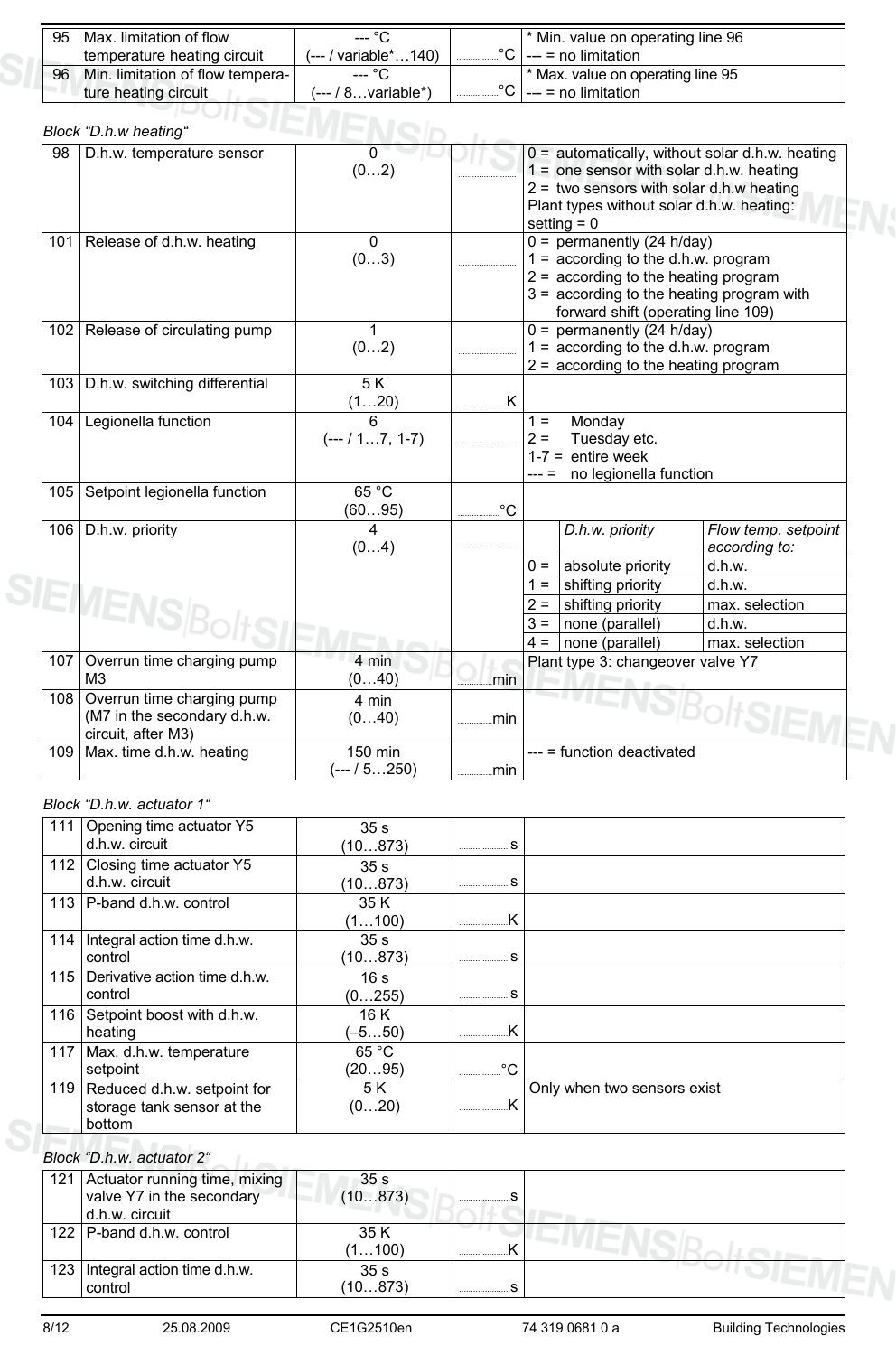#### *Block "D.h.w. load limit"*

| 124 Load limit when flow switch is<br>activated | 25 %<br>(0…60) | %<br> | Setting in % of the current max. stroke |
|-------------------------------------------------|----------------|-------|-----------------------------------------|
|                                                 |                |       |                                         |

# *Block "Additional legionella functions"*

| 126 Time for charging           |                      |     |            |
|---------------------------------|----------------------|-----|------------|
|                                 | (--:-- / 00:0023:50) |     |            |
| 127 Dwelling time at legionella | $--$ min             |     |            |
| setpoint                        | (--- / 10360)        | min |            |
| 128 Circulating pump operation  |                      |     | $0 = no$   |
| during legionella function      | (0 /                 |     | ves<br>$=$ |

#### *Block "Multifunctional relays"*

| 129 Function multifunctional relay<br>K6 | (03) | $0 = no$ function<br>$=$ refill function<br>$2$ = electric immersion heater<br>$3 =$ collector pump |
|------------------------------------------|------|-----------------------------------------------------------------------------------------------------|
|                                          |      | No prevention of wrong configurations!                                                              |
| 130 Function multifunctional relay       |      | $0 = no$ function                                                                                   |
| K7                                       | (03) | $=$ refill function                                                                                 |
|                                          |      | $2$ = electric immersion heater                                                                     |
|                                          |      | $3 =$ collector pump                                                                                |
|                                          |      | No prevention of wrong configurations!                                                              |

#### *Block "Test and display"*

| 141 | Sensor test            | $\Omega$ | $0 =$ outside sensor (B9)                        |
|-----|------------------------|----------|--------------------------------------------------|
|     | $=$ open circuit or no | (09)     | $1 =$ flow sensor (B1)                           |
|     | sensor                 |          | $2 = d.h.w.$ sensor / storage tank sensor 1 (B3) |
|     | $000 =$ short-circuit  |          | $3 =$ room unit sensor (A6)                      |
|     | <b>IENSIBC</b>         |          | $4 =$ primary return sensor (B7)                 |
|     | <b>OITSIEM</b>         |          | 5 = universal sensor (B71)                       |
|     |                        |          | $6 =$ storage tank sensor 2 (B32)                |
|     |                        |          | $7 =$ collector sensor (B6)                      |
|     |                        |          | $8 =$ secondary pressure sensor (U1)             |
|     |                        |          | 9 = primary pressure sensor (U2)                 |
| 142 | Relay test             | $\Omega$ | $0 =$ normal operation (no test)                 |
|     |                        | (010)    | $1 =$ all relays de-energized                    |
|     |                        |          | 2 = relay Y1 energized                           |
|     |                        |          | $3 =$ relay Y2 energized                         |
|     |                        |          | $4 =$ relay Q1 energized                         |
|     |                        |          | 5 = relay Q3/Y7 energized                        |
|     |                        |          | $6 =$ relay Y5 energized                         |
|     |                        |          | 7 = relay Y6 energized                           |
|     |                        |          | 8 = relay Q7/Y8 energized                        |
|     |                        |          | 9 = relay K6 energized                           |
|     |                        |          | 10 = relay K7 energized                          |
|     |                        |          | To terminate the relay test:                     |
|     |                        |          | • Select another operating line                  |
|     |                        |          | • Press an operating mode button                 |
|     |                        |          | • Automatically after 8 minutes                  |
|     |                        |          |                                                  |
|     |                        |          | Note:                                            |
|     |                        |          | With plant type 5, perform relay test only when  |
|     |                        |          | main valve is closed!                            |
|     |                        |          | Recommendation:                                  |
|     |                        |          | Always close main valve when making the          |
|     |                        |          | relay test                                       |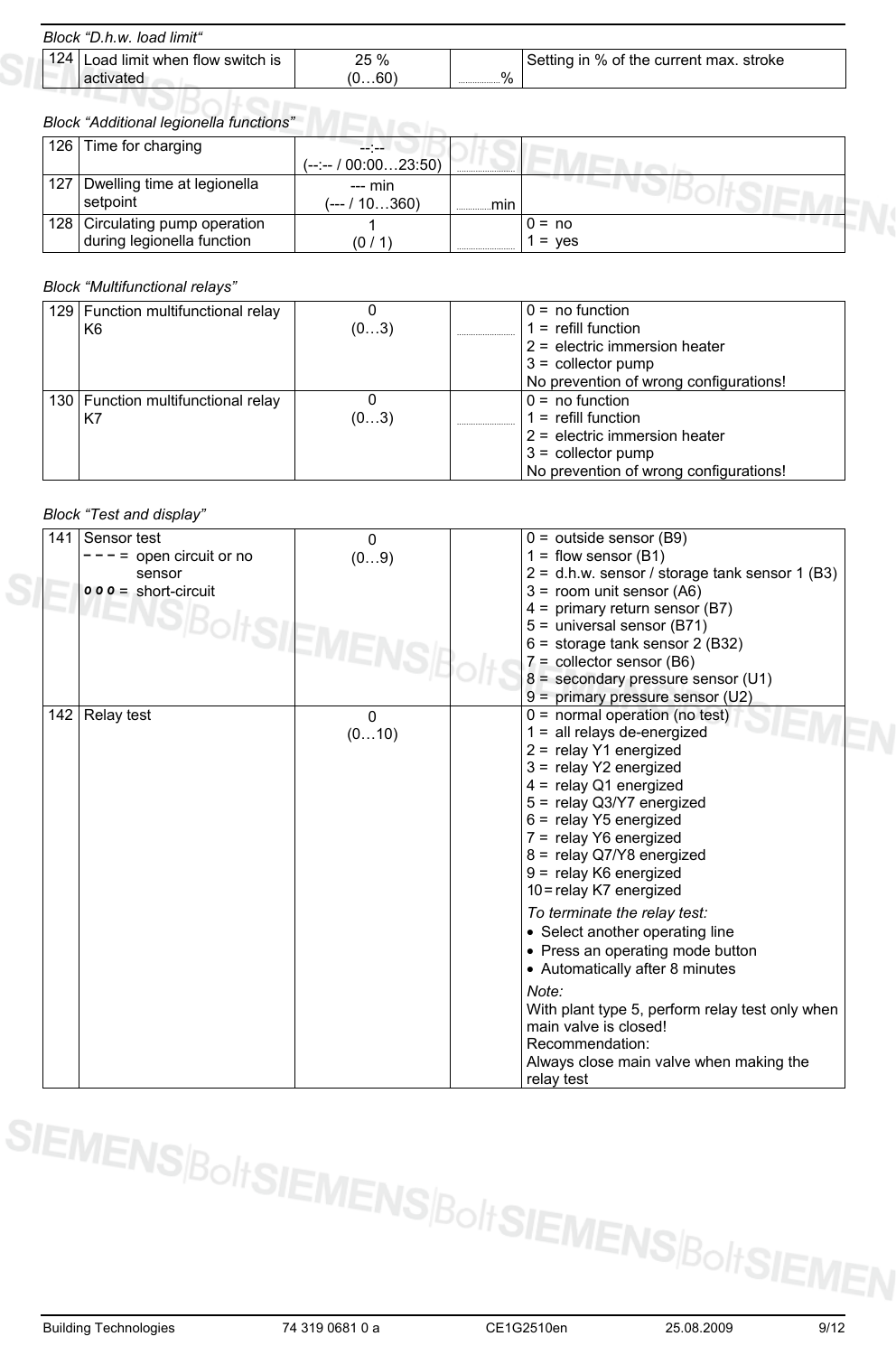| 143   Display of active limitations<br>EMENS BoltSIEMENS Bolt' | Display function | Maximum limitation $\Gamma$ :<br>$1 =$ primary return temperature<br>$2 =$ common flow temperature<br>$3 =$ secondary flow temperature heating circuit<br>$4 =$ temperature differential<br>$5 =$ room temperature<br>$6 =$ storage tank charging temperature<br>7 = storage tank maximum temperature<br>8 = evaporation temperature heat carrier<br>9 = collector overtemperature protection<br>Minimum limitation  :<br>11 = reduced room temperature setpoint<br>$12 =$ common flow temperature<br>13 = secondary flow temperature heating<br>circuit |
|----------------------------------------------------------------|------------------|----------------------------------------------------------------------------------------------------------------------------------------------------------------------------------------------------------------------------------------------------------------------------------------------------------------------------------------------------------------------------------------------------------------------------------------------------------------------------------------------------------------------------------------------------------|
| 146 Status at terminal H5                                      | Display function | H5<br>$0 = H5$ contact open<br>$1 = H5$ contact closed<br>H5                                                                                                                                                                                                                                                                                                                                                                                                                                                                                             |
| 149   Reset of operating lines<br>5696, 101128 and<br>201221   |                  | Press and $\dot{\triangleright}$ until display changes:<br>$0$ (flashing) = normal status<br>1 = reset to factory settings completed                                                                                                                                                                                                                                                                                                                                                                                                                     |
| 150 Software version                                           | Display function |                                                                                                                                                                                                                                                                                                                                                                                                                                                                                                                                                          |

### *Block "Modbus parameter"*

| 17' | Unit number    |                  | Modbus address                     |
|-----|----------------|------------------|------------------------------------|
|     |                | (--- / 1247)     | <br>$---$ = no data bus connection |
| 172 | Parity         | 0                | $0 = even$                         |
|     |                | (02)             | <br>$1 =$ odd                      |
|     |                |                  | $2 = none$                         |
| 173 | Baud rate      | 3                | $0 = 1200$ Baud                    |
|     |                | (04)             | <br>$1 = 2400$ Baud                |
|     |                |                  | $2 = 4800$ Baud                    |
|     |                |                  | $3 = 9600$ Baud                    |
|     |                |                  | $4 = 19200$ Baud                   |
| 174 | Modbus version | Display function |                                    |

#### *Block "Solar d.h.w."*

| 201 | Temperature differential ON        | 8 K              |             | Temperature differential between collector and |
|-----|------------------------------------|------------------|-------------|------------------------------------------------|
|     | solar                              | (040)            |             | K storage tank                                 |
| 202 | Temperature differential OFF       | 4 K              |             | Temperature differential between collector and |
|     | solar                              | (040)            | Κ<br>       | storage tank                                   |
|     | 203 Collector frost protection     | --- °C           |             | $---$ = no collector frost protection          |
|     |                                    | (--- / –205)     | °C          |                                                |
| 204 | Collector overtemperature          | 105 °C           |             | --- = no collector overtemperature protection  |
|     | protection                         | (--- / 30240)    | °€          |                                                |
| 205 | Evaporation temperature heat       | 140 $^{\circ}$ C |             | --- = no collector pump protection             |
|     | carrier                            | (--- / 60240)    | °C<br>.     |                                                |
|     | 206   D.h.w. charging temperature  | 80 °C            |             |                                                |
|     | maximum limitation                 | (8100)           | °C<br>      |                                                |
|     | 207   D.h.w. storage tank tempera- | 90 $°C$          |             | No safety function                             |
|     | ture maximum limitation            | (8100)           | $\circ$<br> |                                                |
|     | 208   Collector start function     | $-- min/K$       |             | --- = function deactivated                     |
|     | gradient                           | (--- / 120)      | .min/K      |                                                |

#### *Block Refill function*

| 211 | Relative secondary minimum     | --- bar            |      | --- = refill function inactive                  |
|-----|--------------------------------|--------------------|------|-------------------------------------------------|
|     | pressure                       | (--- / 0.510)      | .bar |                                                 |
| 212 | Refill locking time after shut | $10 \text{ min}$   |      | $---$ = function inactive                       |
|     | down                           | (--- / 102400)     | min. |                                                 |
| 213 | Minimum secondary under-       | 10 <sub>s</sub>    |      | $---$ = function inactive                       |
|     | pressure period                | (--- / 102400)     |      |                                                 |
| 214 | Secondary switching differen-  | 0.3 <sub>bar</sub> |      |                                                 |
|     | tial                           | (0.11.0)           | .bar |                                                 |
| 215 | Function primary pressure      |                    |      | $0 =$ display function (see operating line 141) |
|     | sensor U2                      | (0/1)              |      | $=$ monitoring                                  |
| 216 | Maximum refill period per      | $-$ S              |      | $--$ = function inactive                        |
|     | charge                         | (--- / 10…2400)    |      |                                                 |
| 217 | Maximum refill period per      | $---$ min          |      | $---$ = function inactive                       |
|     | week                           | (--- / 11440)      | mın  |                                                 |
|     |                                |                    |      |                                                 |

 $S$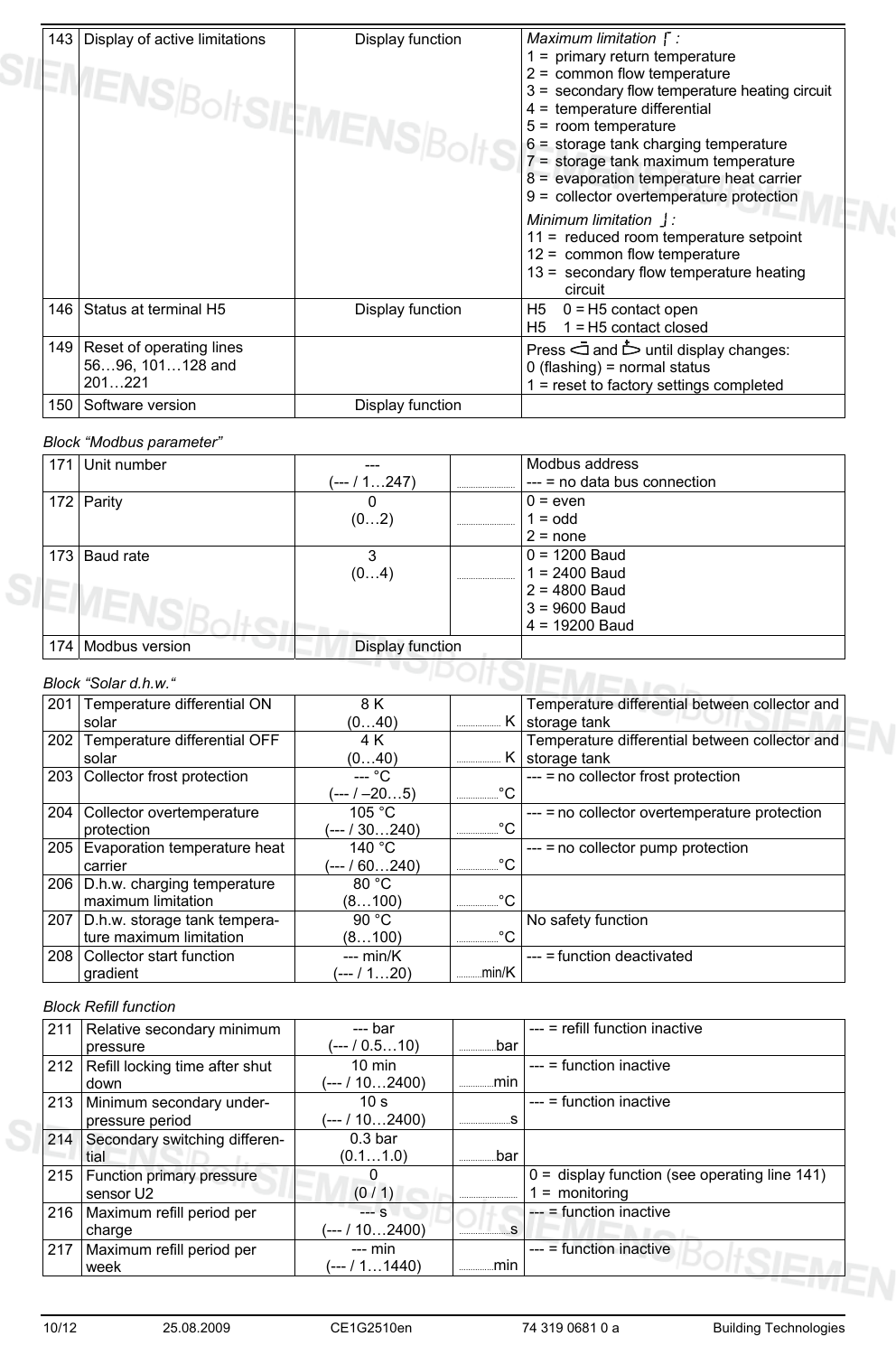| 218 Secondary pressure sensor<br>U1: Pressure at DC 10 V                                | 10 bar<br>(0100)            | .bar | Scaling for DC 10 V                                                                                               |
|-----------------------------------------------------------------------------------------|-----------------------------|------|-------------------------------------------------------------------------------------------------------------------|
| 219 Secondary pressure sensor<br>U1: Pressure at DC 0 V                                 | 0 bar<br>(–10…0)            | bar  | Scaling for DC 0 V                                                                                                |
| 220 Primary pressure sensor U2:<br>Pressure at DC 10 V                                  | 10 <sub>bar</sub><br>(0100) | .bar | Scaling for DC 10 V                                                                                               |
| 221 Primary pressure sensor U2:<br>Pressure at DC 0 V                                   | 0 bar<br>(–10…0)            | bar  | Scaling for DC 0 V                                                                                                |
| 222 Reset of the counters<br>"Refill period per charge" and<br>"Refill period per week" |                             |      | Press $\bar{\Box}$ and $\dot{\Box}$ until display changes:<br>$0$ (flashing) = normal status<br>= reset completed |

### **Settings on the "Locking functions" level**

To access the "Locking functions" level, proceed as follows:

- 1. Press  $\bigtriangledown$  and  $\bigtriangleup$  simultaneously for 6 seconds
- 2. The display shows *Cod o o o o o*
- 3. Enter the code (for information about the code, contact your Siemens Service centre)

The "End-user" and "Heating engineer's" levels remain activated.

#### *Block "Locking functions"*

|     | 226   Max. limitation of primary | $-\circ$ C      |              | $--$ = no limitation                                                 |
|-----|----------------------------------|-----------------|--------------|----------------------------------------------------------------------|
|     | return temperature, constant     | $(-10140)$      | $^{\circ}C$  | <b>TRt</b>                                                           |
|     | value                            |                 |              | <b>OpL 226</b>                                                       |
| 227 | Max. limitation of primary       | $\overline{7}$  |              |                                                                      |
|     | return temperature, slope        | (040)           |              | <b>OpL 227</b>                                                       |
| 228 | Max. limitation of primary       | $10^{\circ}$ C  |              | 2510D02<br><b>OpL 228</b>                                            |
|     | return temperature slope,        | $(-50+50)$      | $^{\circ}C$  | $-TO$                                                                |
|     | start of shifting limitation     |                 |              |                                                                      |
|     |                                  |                 |              | $OpL = operating line$<br>$TO = outside temperature$                 |
|     |                                  |                 |              | $TRt = return temperature$                                           |
| 229 | Max. setpoint of return tem-     | $--$ °C         |              | Only with plant types 2, 3, 7 and 8                                  |
|     | perature with d.h.w. heating     | $(-1/0.1140)$   | °C           | --- = function deactivated                                           |
| 230 | Integral action time             | 15 min          |              |                                                                      |
|     | primary return temperature       | (060)           | min          |                                                                      |
|     | limitations                      |                 |              |                                                                      |
| 231 | Max. limitation of temperature   | $---^{\circ}C$  |              | Only with plant types 1, 2, 3, 4, 6 and 7                            |
|     | differential (between primary    | $(-,-/0.550.0)$ | $^{\circ}$ C | $-- =$ function deactivated                                          |
|     | return and secondary return      |                 |              |                                                                      |
|     | temperature)                     |                 |              |                                                                      |
|     | 232 Max. setpoint of the return  | — °C            |              |                                                                      |
|     | temperature during d.h.w.        | $(-10140)$      | $^{\circ}C$  |                                                                      |
|     | heating on legionella setpoint   |                 |              |                                                                      |
| 236 | Raising the reduced room         | $\mathbf 0$     |              | Effect of outside temperature on the reduced                         |
|     | temperature setpoint             | (010)           |              | setpoint of the room temperature                                     |
| 237 | Daily forced d.h.w. heating at   | 1               |              | $0 =$ function deactivated<br>Only with plant types 2, 3, 6, 7 and 8 |
|     | the start of release period 1    | (0/1)           |              | $0 =$ function deactivated                                           |
|     |                                  |                 |              | $1 =$ function activated                                             |
| 238 | Idle heat function primary flow  | $-- min$        |              | Only with plant types 4 and 5                                        |
|     |                                  | $(--13255)$     | min          | --- = function deactivated                                           |
|     |                                  |                 |              | If B7 is available, place sensor as indicated:                       |
|     |                                  |                 |              |                                                                      |
|     |                                  |                 |              | $\odot$ B1                                                           |
|     |                                  |                 |              | (M∑Y1                                                                |
|     |                                  |                 |              |                                                                      |
|     |                                  |                 |              | Œ<br>Œ<br>M <sub>1</sub><br>(Т)                                      |
|     |                                  |                 |              | $B\bar{7}1$<br>B7<br>B7                                              |
|     |                                  |                 |              | 2510509                                                              |
|     |                                  |                 |              |                                                                      |
| 251 | Locking on the hardware side     | $\Omega$        |              | $0 = no$ locking                                                     |
|     |                                  | (0/1)           |              | $1 = \text{code can be entered only when terminals}$                 |
|     |                                  |                 |              | B71-M on the base are bridged                                        |

### **Keep Instructions**

Enter the settings and keep these Installation Instructions in a safe place!